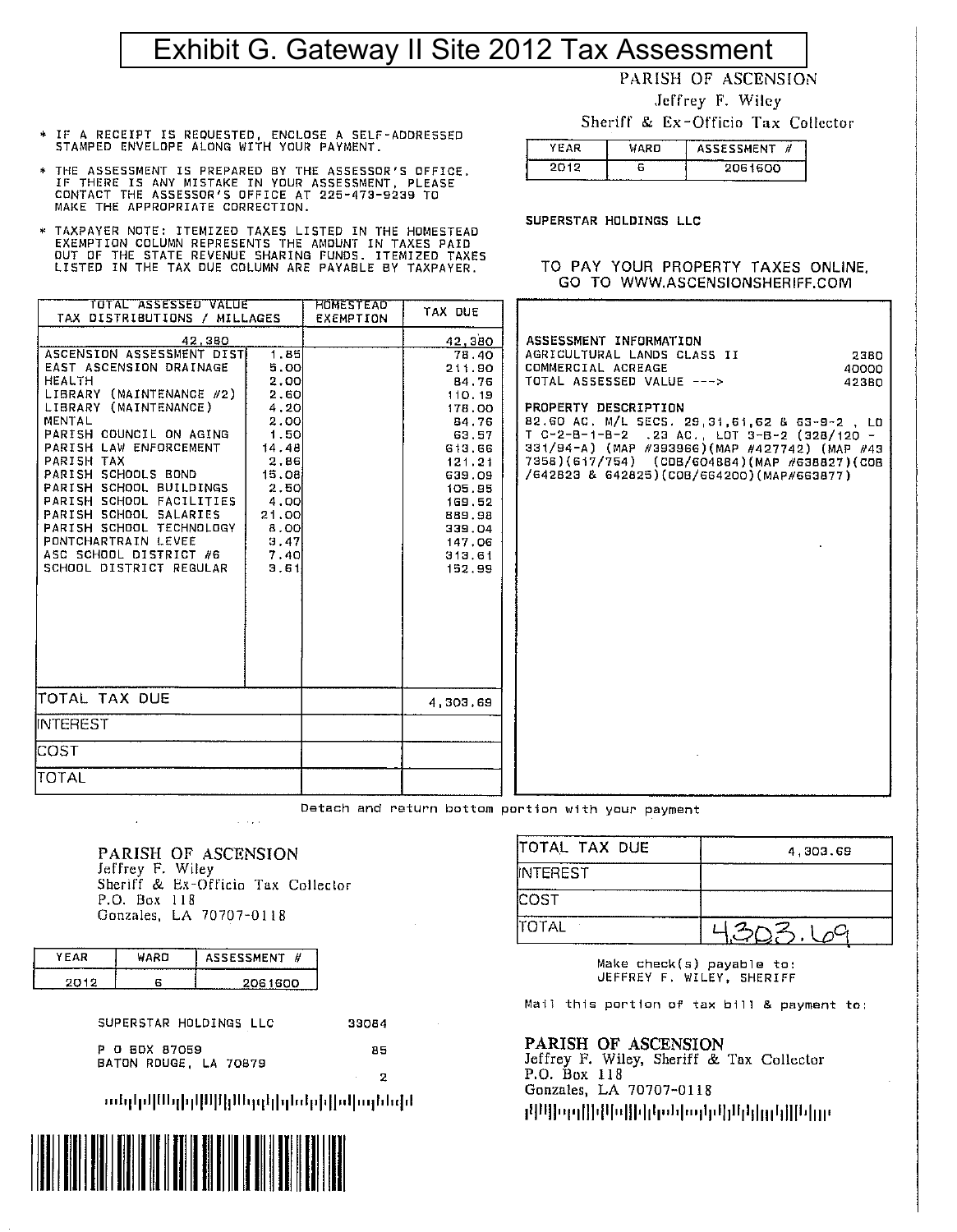### **Ascension Parish Assessor 2012 Assessment Listing**

**Parcel #: 2061600**

#### **Owner's Name & Address:**

**SUPERSTAR HOLDINGS LLC P O BOX 87059 BATON ROUGE, LA 70879**

#### **Property Description**

**82.60 AC. M/L SECS. 29,31,61,62 & 63-9-2 , LOT C-2-B-1-B-2 .23 AC., LOT 3-B-2 (328/120 - 331/94-A) (MAP #393966)(MAP #427742) (MAP #437358)(617/754) (COB/604884)(MAP #638827)(COB/642823 & 642825)(COB/664200)(MAP#663877)**

| <b>Parcel</b><br><b>Parcel Number</b><br>2061600                                                                                  | <b>Map Number</b><br>2061600 |                                       | <b>Parcel Type</b><br><b>RE</b>                      | <b>Ward</b><br>6              |                          |              | <b>Physical Address</b><br>35073 Hwy 30 |
|-----------------------------------------------------------------------------------------------------------------------------------|------------------------------|---------------------------------------|------------------------------------------------------|-------------------------------|--------------------------|--------------|-----------------------------------------|
| <b>Locations</b><br><b>Subdivision</b>                                                                                            |                              | C2B1B2&3B2                            | <b>Block</b><br>Lot                                  | <b>Section Township</b><br>31 | 09S                      | Range<br>02E | <b>Tract</b>                            |
| <b>Parcel Items</b>                                                                                                               |                              | # of Units                            |                                                      |                               |                          |              |                                         |
| <b>Class Description</b><br>AG. LAND CLASS II - Use                                                                               | <b>Value</b>                 |                                       |                                                      | <b>Homestead Value</b>        |                          |              | <b>Homestead Units</b>                  |
| Value                                                                                                                             | 2,380                        | 74.83                                 |                                                      |                               | 0                        |              | 0.00                                    |
| COM. ACREAGE (MV) 3+ Acres                                                                                                        | 40,000                       | 8.00                                  |                                                      |                               | 0                        |              | 0.00                                    |
| <b>Taxable Value:</b><br><b>Deeds</b><br><b>Deed Number</b><br><b>Deed Type</b><br>642825<br><b>DEED</b><br>604884<br><b>DEED</b> | 42,380                       | <b>Date</b><br>7/18/2006<br>6/30/2006 | <b>Sales price</b><br>\$1,615,000.00<br>\$966,000.00 | <b>Book</b><br>2005           | Page<br>$\mathbf 0$<br>5 |              |                                         |
| <b>Ownership</b>                                                                                                                  |                              |                                       |                                                      |                               |                          |              |                                         |
| <b>HS</b><br><b>Owner Name</b>                                                                                                    |                              | <b>Primary</b>                        | % Owned                                              | $%$ Tax                       |                          | <b>From</b>  | To                                      |
| <b>NO</b><br>SUPERSTAR HOLDINGS LLC                                                                                               |                              | <b>YES</b>                            | 100%                                                 | 100%                          |                          | 7/18/2006    |                                         |
| CORNERSTONE DEVELOPMENT<br><b>NO</b>                                                                                              |                              | <b>YES</b>                            | 100%                                                 | 100%                          |                          | 6/30/2006    | 7/18/2006                               |
| OF ASCENSION, L.L.C.                                                                                                              |                              |                                       |                                                      |                               |                          |              |                                         |